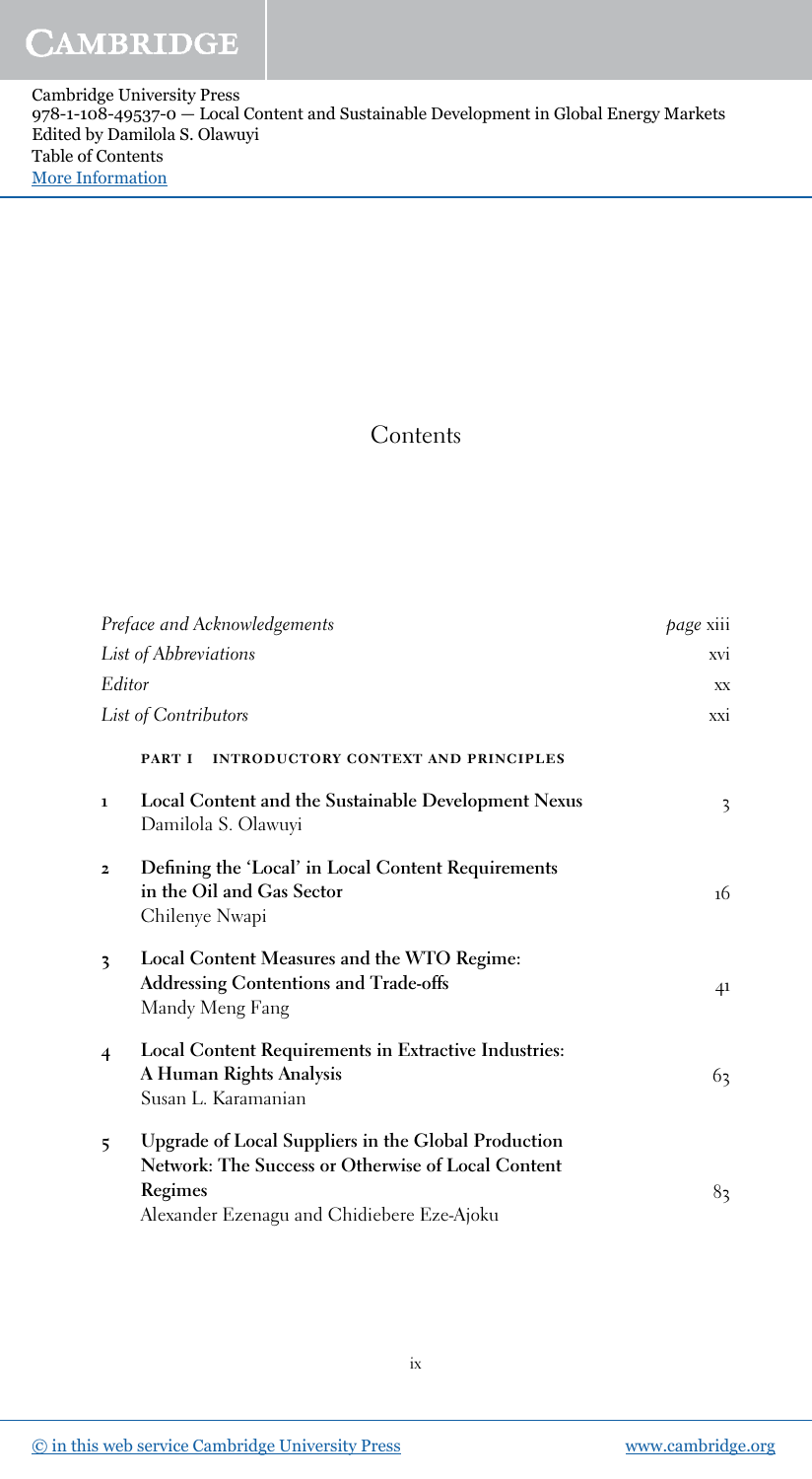| $\mathbf X$ | Contents                                                                                                                                                                                              |     |
|-------------|-------------------------------------------------------------------------------------------------------------------------------------------------------------------------------------------------------|-----|
|             | <b>CASE STUDIES</b><br>PART II<br><b>AFRICA</b>                                                                                                                                                       |     |
| 6           | <b>Expressing Local Content through Black Economic</b><br><b>Empowerment in the South African Petroleum Industry</b><br>Hanri Mostert and Meyer van den Berg                                          | 107 |
| 7           | <b>Local Content Frameworks for Petroleum Industry Operations</b><br>in the CEMAC Region: An Evaluation of Their Functionality,<br><b>Sustainability and Normative Underpinnings</b><br>George K. Ndi | 130 |
| 8           | Local Content, Angolanização, and Sustainable Development<br>in Angola<br>Jesse Salah Ovadia                                                                                                          | 156 |
| 9           | Local Content and the Sustainable Development of Oil<br>and Gas Resources in Nigeria<br>Damilola S. Olawuyi and Ayobami J. Olaniyan                                                                   | 167 |
| 10          | <b>Local Content Requirements and Treaty Implementation</b><br>in Kenya's Petroleum Sector<br>James O. Kirwa and Melba K. Wasunna                                                                     | 188 |
|             | <b>AUSTRALIA AND ASIA</b>                                                                                                                                                                             |     |
| 11          | Sustainability and Local Content Requirements in Australian Oil<br>and Gas Development: Has the Ship of Opportunity Sailed?<br>Tina Soliman Hunter                                                    | 206 |
| 12          | Local Content for Sustainable Development in Middle East<br>and North Africa: Current Legal Approaches and Future Directions<br>Damilola S. Olawuyi                                                   | 228 |
|             | <b>EUROPE</b>                                                                                                                                                                                         |     |
| 13          | Local Content and Sustainable Development in Norway<br>Catherine Banet                                                                                                                                | 245 |
|             | <b>SOUTH AMERICA</b>                                                                                                                                                                                  |     |
| 14          | Local Content and Sustainable Development in Argentina<br>Marcelo Neuman                                                                                                                              | 264 |